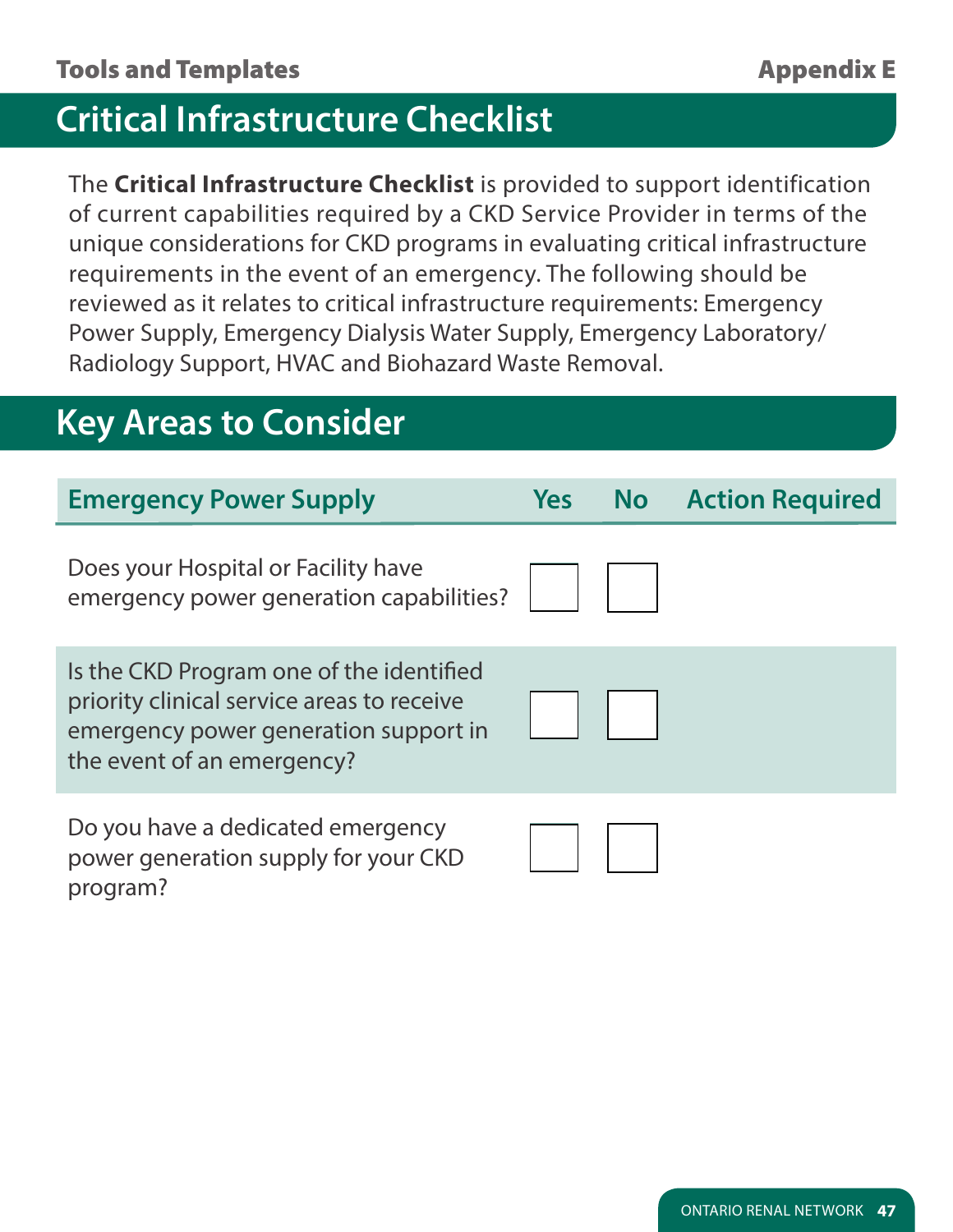| <b>Emergency Power Supply</b>                                                                                                                  | <b>Yes</b> | <b>No</b> Action Required |
|------------------------------------------------------------------------------------------------------------------------------------------------|------------|---------------------------|
|                                                                                                                                                |            |                           |
| Which of the following clinical service areas<br>within the CKD program is emergency<br>power or generation supply required:                   |            |                           |
| $\Box$ In-centre hemodialysis<br>$\Box$ Home dialysis<br>$\Box$ Clinic areas<br>$\Box$ Water treatment facility/room<br>$\Box$ Biomedical room |            |                           |
| Tip: Add specific details as to which locations within each clinical service area as<br>required.                                              |            |                           |
|                                                                                                                                                |            |                           |

Do you know how long the emergency power generation supply can run without refueling?

*Document the known duration of the emergency power generation supply in hours or days.*

Do you know the frequency of backup testing for the emergency power generation system?

# **Notes**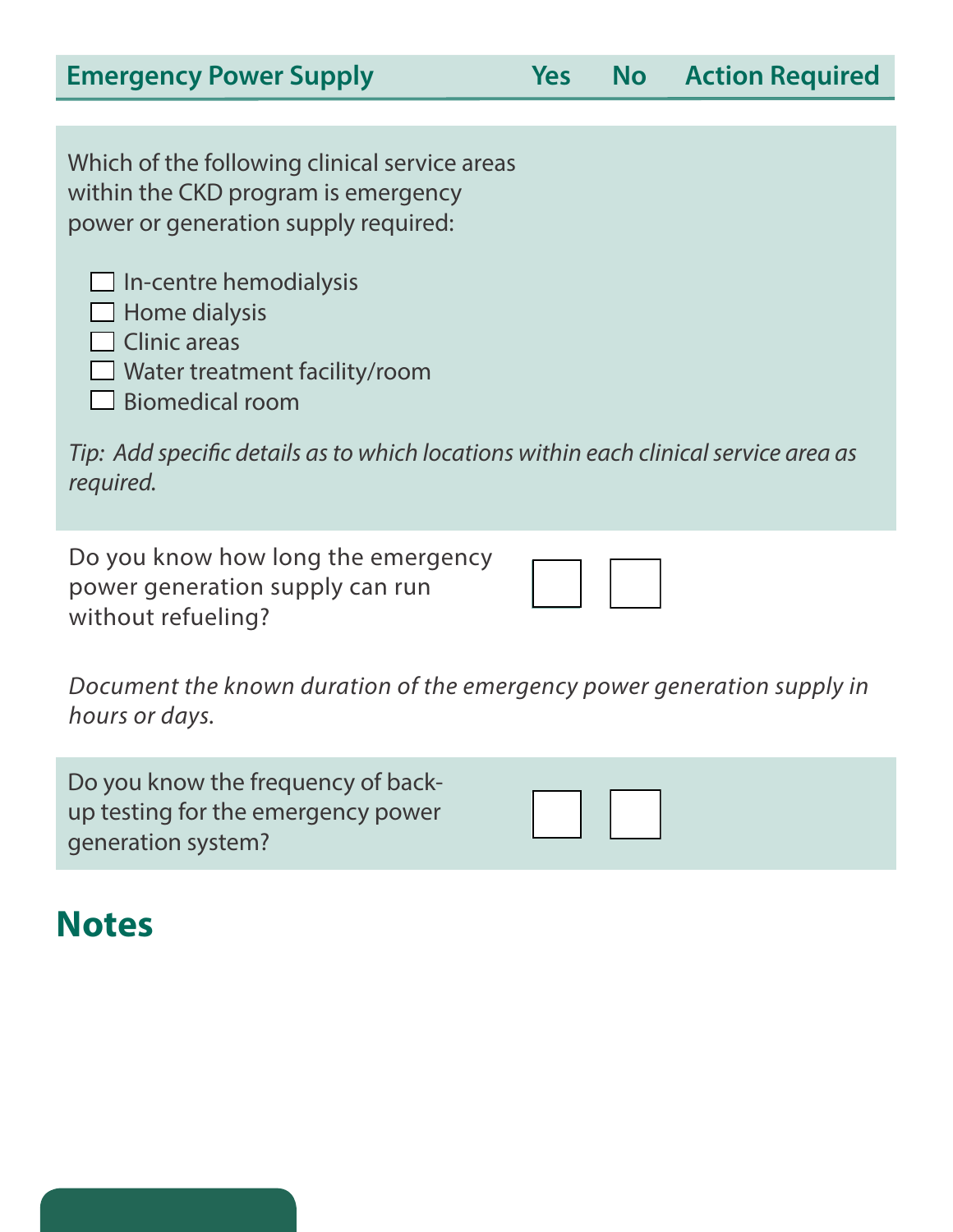#### **Emergency Dialysis Water Supply Yes No**

Does your Hospital or Facility have emergency water supply contingency plans in the event of an emergency?

Is the CKD Program one of the identified priority clinical service areas to receive emergency water supply support in the event of an emergency?

Which of the following clinical service areas within the CKD program is emergency water supply required:

- $\Box$ In-centre hemodialysis
- $\Box$ Home dialysis
- $\overline{\phantom{a}}$ Clinic areas
	- Water treatment facility/room
	- Biomedical room

*Tip: Add specific details as to which locations within each clinical service area as required.*

Will the Hospital or Facility emergency management plan for water supply provide sufficient water supply to the CKD Program to maintain priority clinical service areas in the event of an emergency?

Does the CKD program have an independent contingency plan for incoming water supply for hemodialysis therapy in the event of a complete failure of the hospital/facility water system?



|  |  | <b>Action Required</b> |  |
|--|--|------------------------|--|
|  |  |                        |  |

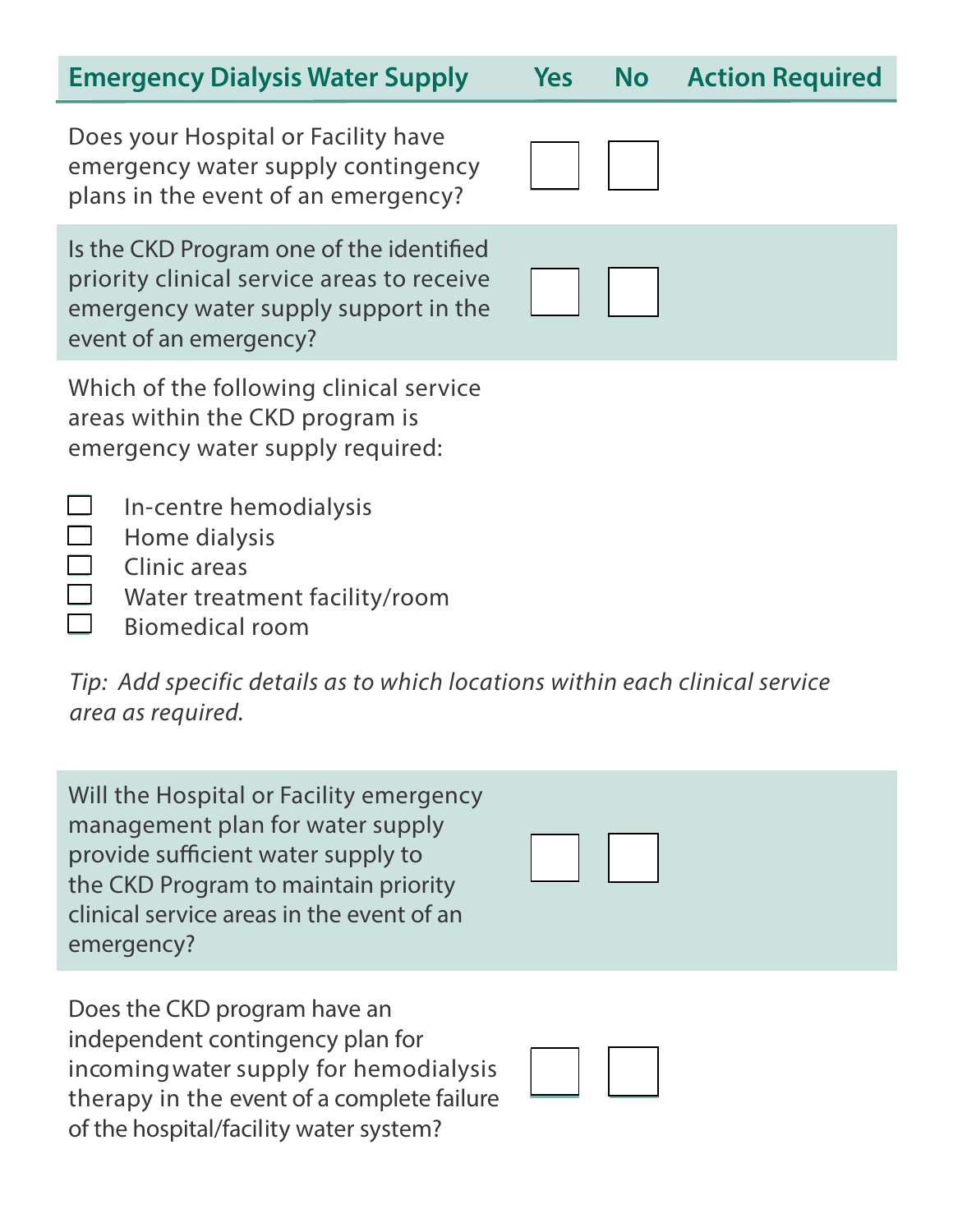| <b>Emergency Dialysis Water Supply (Cont'd.)</b>                                                                                                                                                                | <b>Yes</b> | <b>No</b> | <b>Action Required</b> |
|-----------------------------------------------------------------------------------------------------------------------------------------------------------------------------------------------------------------|------------|-----------|------------------------|
| Has the total water volume requirements<br>been calculated to maintain hemodialysis<br>service in the event of an emergency<br>where there is a disruption in water<br>supply?                                  |            |           |                        |
| <b>Emergency Laboraory and Radiology Support</b>                                                                                                                                                                | <b>Yes</b> | <b>No</b> | <b>Action Required</b> |
| Would the CKD program utilize hospital or<br>facility laboratory services in the event of<br>an emergency?                                                                                                      |            |           |                        |
| Would the CKD program utilize hospital or<br>facility radiology services in the event of an<br>emergency?                                                                                                       |            |           |                        |
| Does the CKD program have a policy and/<br>or procedures in place for the use of<br>laboratory and radiology services in the<br>event of an emergency?                                                          |            |           |                        |
| Does the hospital or facility have<br>contingency plans for alternative<br>arrangements for laboratory or radiology<br>services in the event of an emergency<br>and if on-site facilities are inoperable?       |            |           |                        |
| <b>Other Considerations</b><br>Does the CKD program have designated<br>clinical areas capable of having the<br>heating, ventilation and/or air<br>conditioning (HVAC) shutdown in the<br>event of an emergency? |            |           |                        |